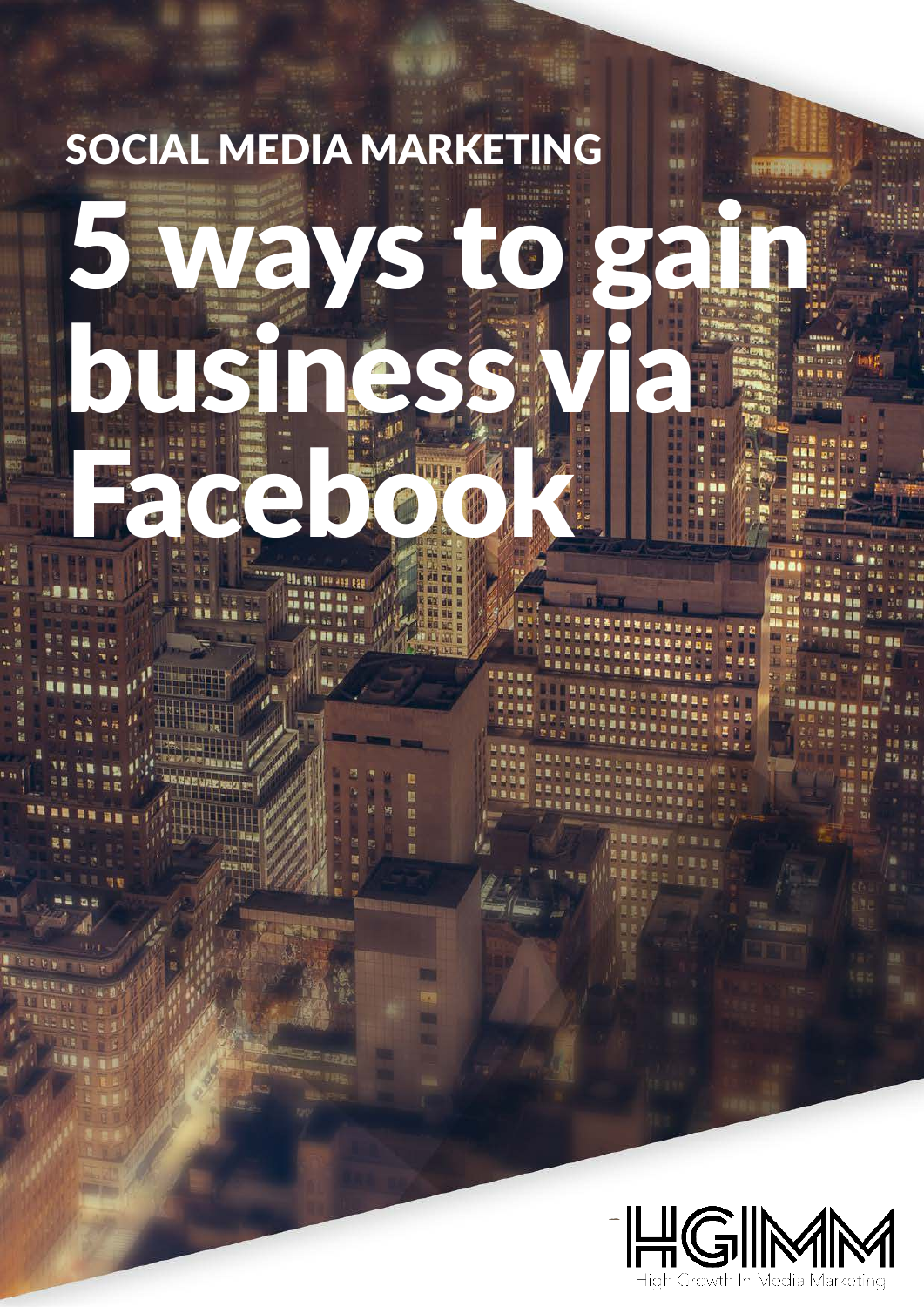# With this article we are going to make the following two assumptions:

**1. Unless you're still living in the Stone Age, your business has a Facebook page. 2. Unless you employ a full time super ninja social media manager, you're not taking advantage of all that Facebook has to offer when it comes to generating business.**

If these two assumptions are true, you are missing out on multiple marketing and advertising tactics that will take your business to the next level. First, let's cover the basics.

#### **Facebook is more than just having a page and posting about your latest sale.**

Facebook offers multiple advertising and marketing options that allow you to precisely target the customer base you are trying to reach. Whether you are looking to increase your app downloads or generate buzz around your latest blog post, Facebook provides the vehicle to get to your destination.

Simply select your preferred method and Facebook is very good about walking you through the steps.

#### (i) Note

We've got a document available in the Resources section that explains how to set up and use Facebook Paid Advertising.

| Page Post Engagement            |                                                                           |
|---------------------------------|---------------------------------------------------------------------------|
| Page Likes                      |                                                                           |
| <b>Clicks to Website</b>        | <b>Clicks to Website</b>                                                  |
| <b>Website Conversions</b><br>曲 | Get people to visit your website.                                         |
| App Installs                    | Enter URL to promote                                                      |
| App Engagement                  | Continue                                                                  |
| 函<br><b>Event Responses</b>     |                                                                           |
| Offer Claims                    | Want to track conversions on your website? Switch to Website Conversions. |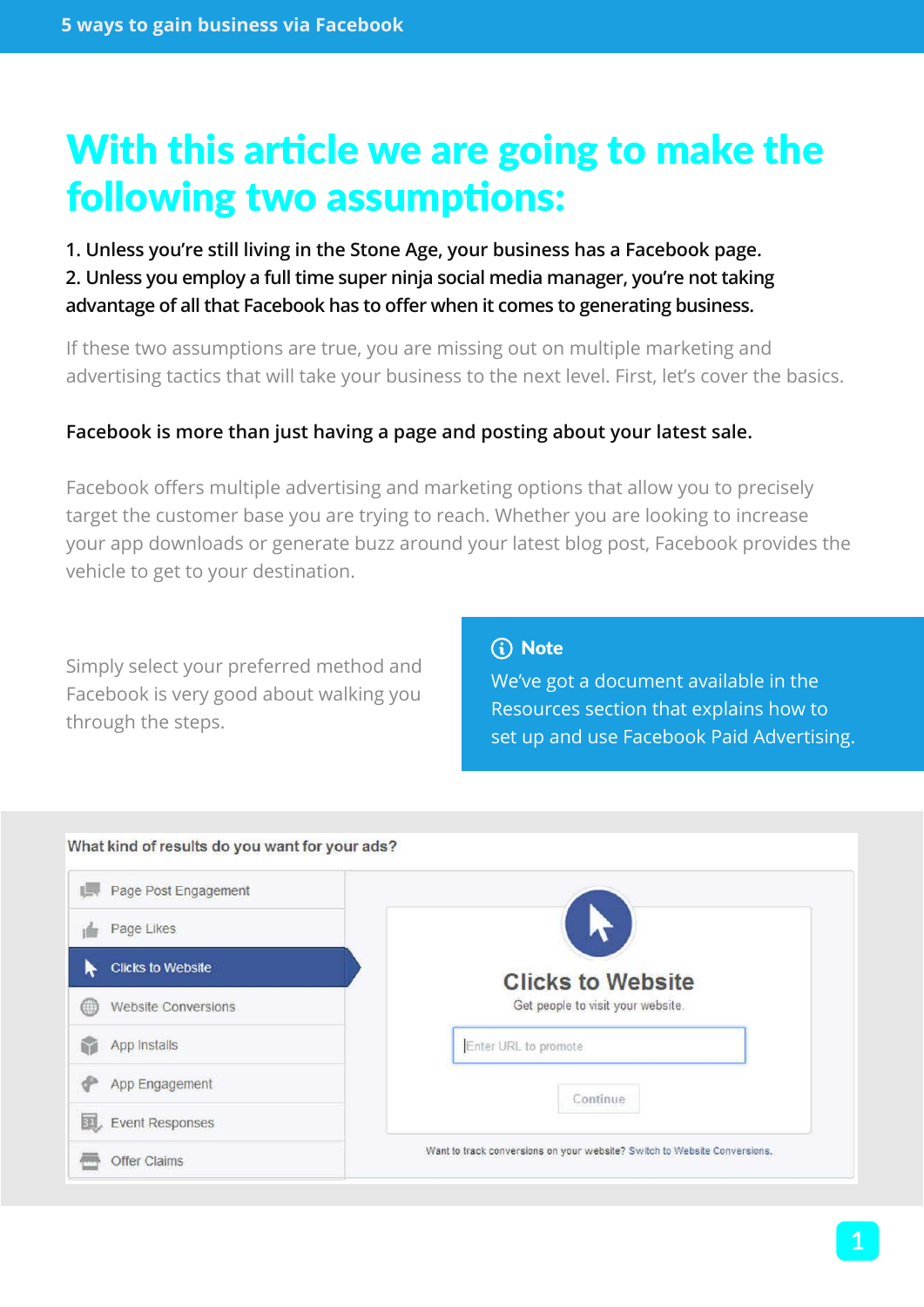### But let's go beyond basics now

Facebook is more than just the advertising options presented.

What makes your Facebook marketing strategy actually successful is how you use the options you have at your fingertips.

**So join us as we think outside the box for just a minute and discuss 5 strategies that tap into the Facebook goldmine.**

### **1 Videos = Success**

#### **Videos have the highest engagement rates by far.**

If you're going to advertise, why use something less than the best?

Seriously… why would you?

**A picture may be worth a thousand words, but a video is worth a thousand likes.** Use the Content Research section to find relevant video material from YouTube and schedule it for your social audience. Ideally you should be creating your own video content. It's easy to create videos and the equipment is in nearly every everyone's pocket!

### *Your iPhone or Android phone is perfect as a video camera.*

Microsoft Windows comes with Movie Maker which makes producing professional video a doddle.

**Create your own YouTube channel** by signing up at YouTube.com and following the instructions. You can search for your own videos and schedule them via the Content Research section of the control panel.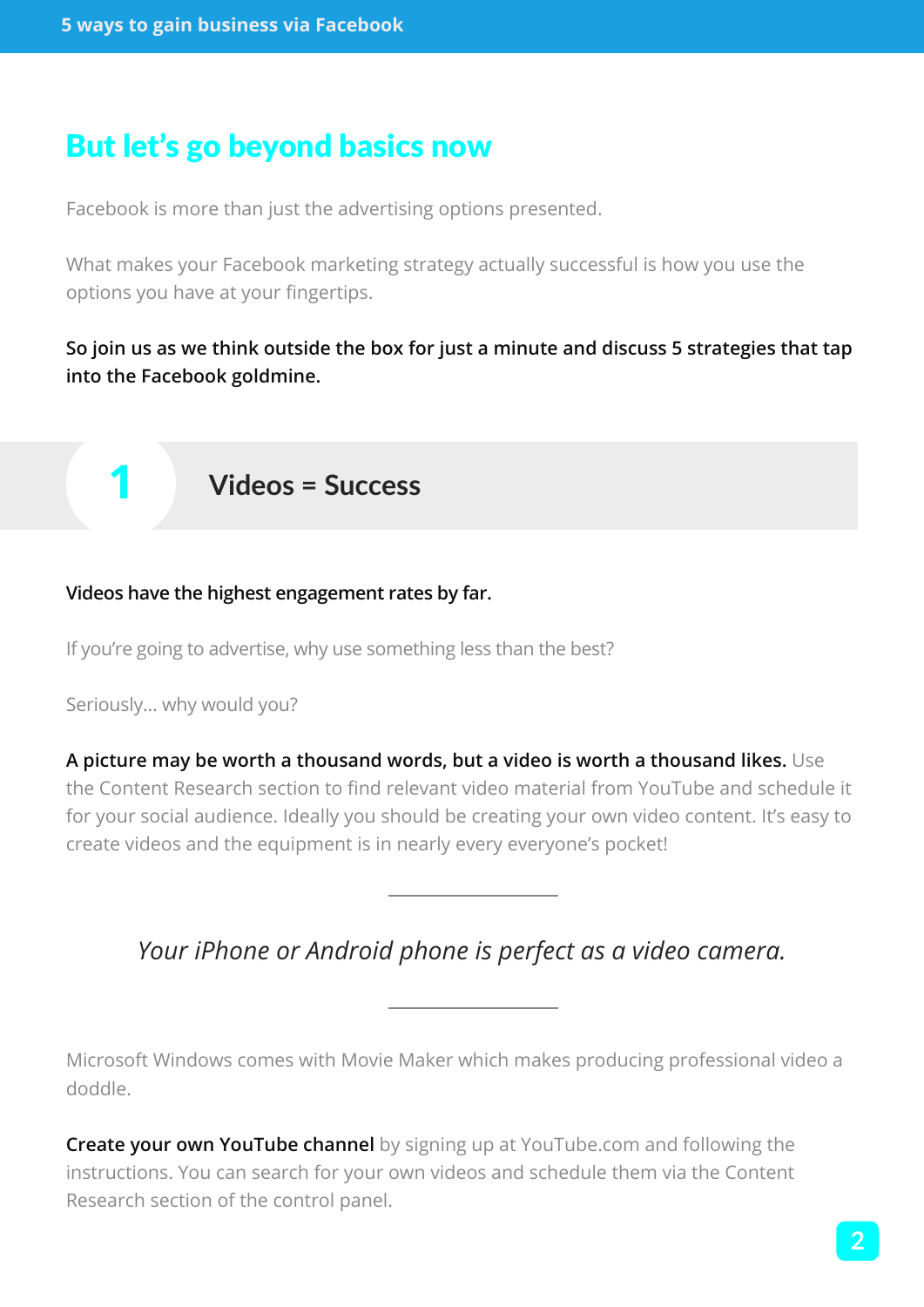### **2 Upload guaranteed customers**

**Did you know Facebook allows you to upload your mailing list, letting you target users you already have a relationship with?** One of the true values Facebook presents is the ability to narrowly target your marketing campaigns. How much narrower can you get than users that have already "liked" you once before? Upload your current lists and reach customers from different angles. Multiple shots at the same target only increase the odds of hitting the bullseye.

Unfortunately **you'll need to log in to Facebook directly for this one**, you can't upload your mailing list via the control panel.

## **3 You scratch my back, I'll scratch yours**

When you're looking to grab someone's attention, it really comes down the age-old truth of, "can you provide value?" But with Facebook we take this time tested principle and add a slight twist. **Encourage users to click on your ads by offering something of value… but don't give it to them until they like your page or provide an email address.** It's a win-win situation. They get what they want, and you get access to a potential sale down the road.

Asking a user to Like your page before giving them a valuable PDF download is a relatively easy task. Speak to your web designers and get thinking about what content you could put in a PDF. You already have that knowledge… you just need to put it in a Word document along with your Logo, web and contact details and click SAVE AS PDF.

If you sell sheds then title it "10 things you must ask a supplier before buying a shed". If you sell cleaning services then title it "10 things you must check before retaining a cleaning provider". Name it something punchy and you'll get more downloads and more emails / likes. Get your web designers to Google "Facebook like before download" to find some techniques to enable this.